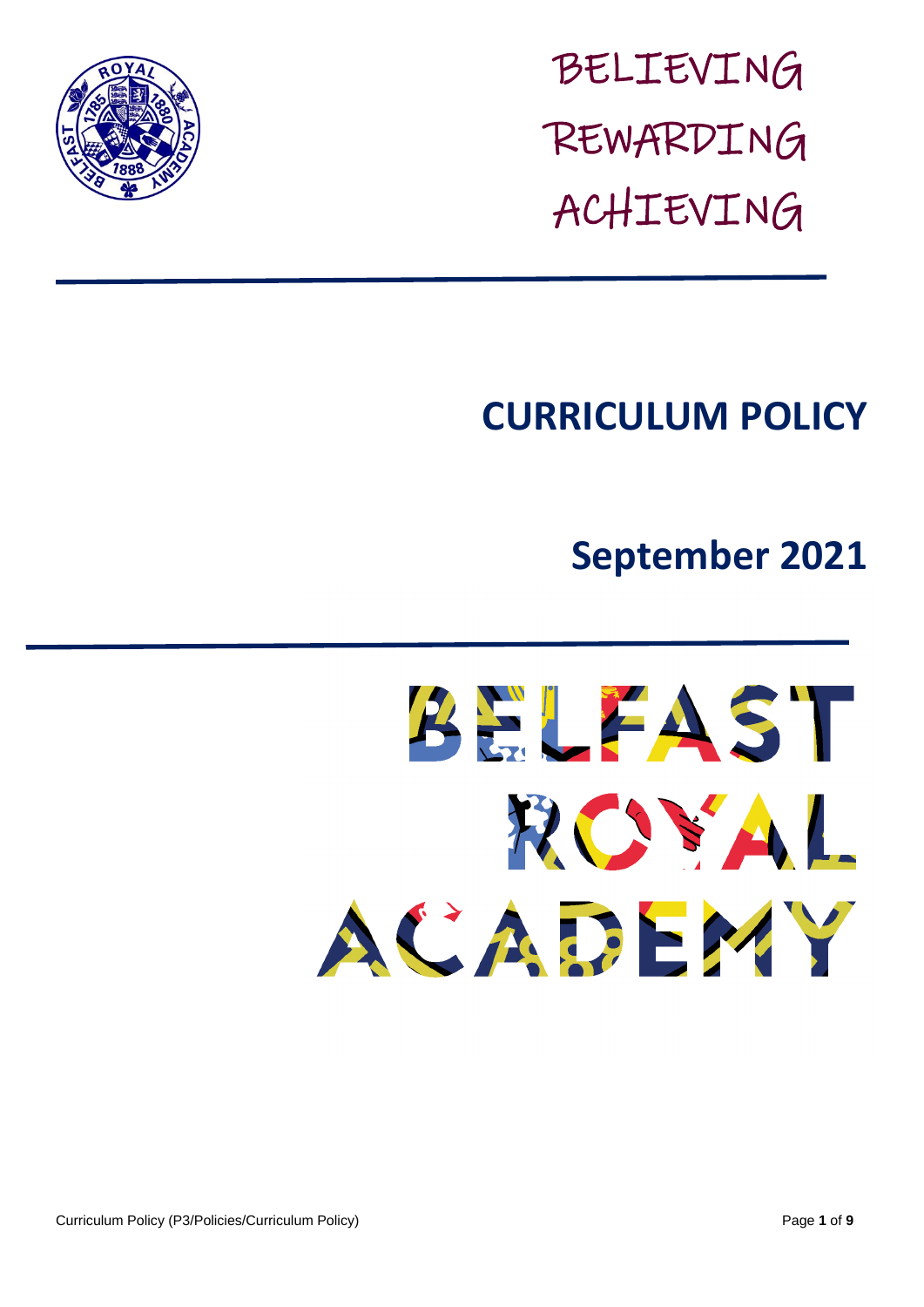| <b>Title</b>            | <b>Curriculum Policy</b>                                                                                                                                        |
|-------------------------|-----------------------------------------------------------------------------------------------------------------------------------------------------------------|
| Summary                 | Guidance for all stakeholders regarding:<br>The curricular ethos of the School<br>The time-tabled curricula for all Forms                                       |
| <b>Purpose</b>          | To ensure that all Staff are aware of the<br>curriculum followed by each Form, and in<br>particular the possible subject choice options for<br>Forms $3 - M6$ . |
| <b>Operational Date</b> | September 2021                                                                                                                                                  |
| <b>Review date</b>      | August 2022                                                                                                                                                     |
| <b>Author</b>           | <b>Curriculum Vice Principal</b>                                                                                                                                |

| To be posted on School website          | Yes            |
|-----------------------------------------|----------------|
| Date and version posted (if applicable) | September 2021 |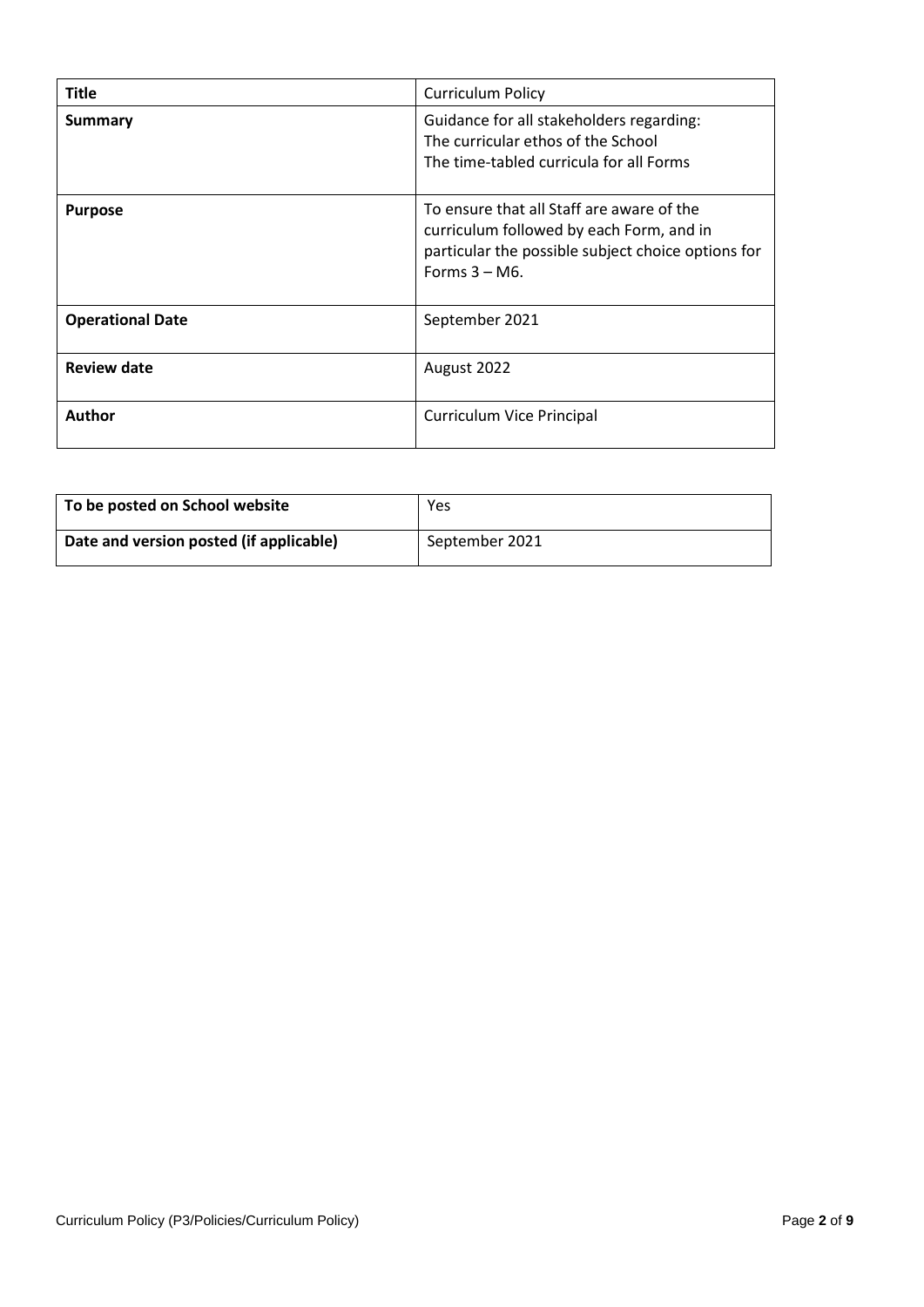## **1. Rationale:**

Belfast Royal Academy aims to enable all pupils to develop their academic potential and interests to the fullest extent. Within this academic ethos, the School aims to give access to a broad, balanced and relevant curriculum which is suited to the abilities and aptitudes of each pupil.

Through the opportunities offered to pupils within the classroom and beyond:

- Knowledge is valued and acquired for its own sake, as a means of understanding the world and to help pupils to know more about themselves and the society in which they live
- Skills and interests are developed in order that pupils might respond effectively to social, economic and political changes and to changing patterns of work and that they might gain personal satisfaction in the use of their leisure time
- Individual autonomy is fostered and individual aptitudes are developed in an environment in which there is equal opportunity in order that pupils might be capable of independent thought and that their self-respect may be enhanced
- Moral standards are encouraged so that pupils have a respect for themselves and others and become responsible members of their community

The work of the junior and middle Forms will be directed mainly towards the GCSE examinations of CCEA, AQA or OCR, with careful attention being given to the requirements of the universities and the professions. The work of the Sixth Form will be directed mainly towards the GCE Advanced Level examinations of CCEA, AQA, WJEC, OCR or Edexcel.

## **2. Roles**

Curricular provision will be co-ordinated by the Vice-Principal (Curriculum) in consultation with the Quality Assurance Team. To ensure that the statutory requirements of the Northern Ireland Curriculum are met, and to promote sustainable development, the School's curricular provision will be reviewed on an annual basis by the Quality Assurance Team.

The Vice-Principal (Curriculum) is responsible for overseeing the construction of the timetable, which enables the delivery of the curriculum across all year groups as well as the options process at the end of Form 2, and at the end of Key Stages 3 and 4.

Subject Leaders are responsible for the production of the Departmental Review which incorporates a Departmental Development Plan in line with the School Development Plan. These are reviewed at the beginning of the Autumn term each year at a meeting involving the Subject Leader, SLT link, Principal and a member of the Board of Governors. Subject Leaders are also responsible for ensuring that appropriate Schemes of Work are in place and implemented by all teaching staff. Under the direction of Subject Leaders, subject teachers deliver these schemes of work ensuring that pupils are given the opportunity to gain their best possible experience and outcomes. Teachers use a range of strategies to deliver the curriculum depending on the needs of the group and individuals within it. The balance of approaches and the actual approaches used reflects pupil needs, interests and abilities to ensure that there are no barriers to learning and achieving. The range of strategies includes whole school teaching, differentiated groupings, paired and small group teaching, individual timetables when required and flexible learning opportunities including remote learning.

Head of Year and Class Tutors monitor pupils' academic progress, attendance, behaviour and wellbeing.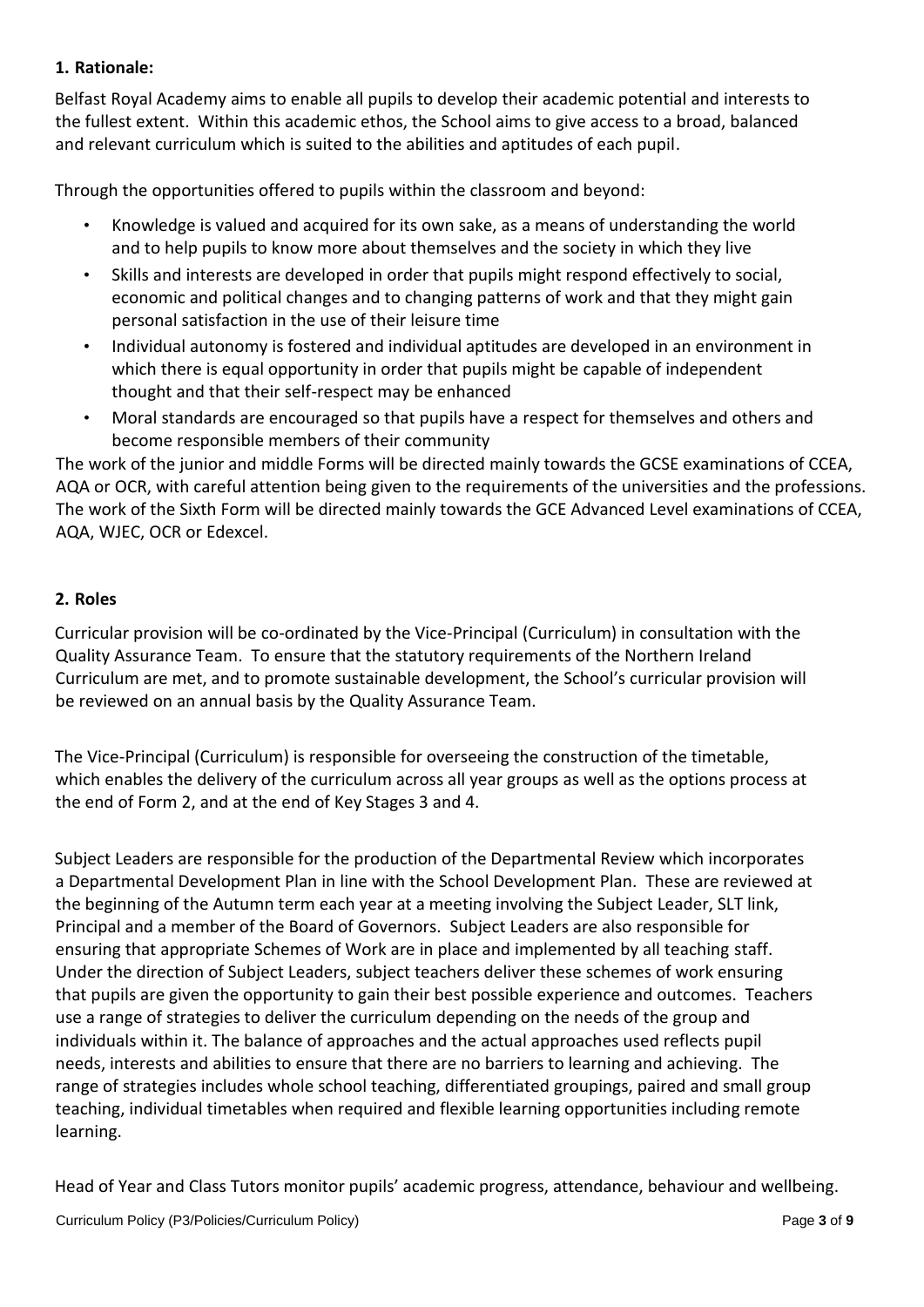## **3. Organisation of the Curriculum**

The School operates a two-week timetable and an outline of a school day within this structure is as follows:

|                 | Monday - Friday |                 | <b>Tuesday</b>                 |
|-----------------|-----------------|-----------------|--------------------------------|
| 8.40            | Registration    | 8.40            | <b>Registration/Assembly 1</b> |
| $8.55 - 10.00$  | Period 1        | 9.10            | Assembly 2/Registration        |
| $10.00 - 11.05$ | Period 2        | $9.40 - 10.35$  | Period 1                       |
| $11.05 - 11.20$ | <b>BREAK</b>    | $10.35 - 10.50$ | <b>BREAK</b>                   |
| $11.20 - 12.25$ | Period 3        | $10.50 - 11.45$ | Period 2                       |
| $12.25 - 13.05$ | <b>LUNCH</b>    | $11.45 - 12.40$ | Period 3                       |
| $13.05 - 14.05$ | Period 4        | $12.40 - 13.20$ | <b>LUNCH</b>                   |
| $14.05 - 15.10$ | Period 5        | $13.20 - 14.15$ | Period 4                       |

Pupils finish classes at 2.15 p.m. on a Tuesday afternoon to allow those pupils who have been identified through the Raising Achievement programme to engage in additional study or subject specific therapy sessions and to allow for Staff Development time. The Raising Achievement programme is set out in detail in the Raising Achievement handbook.

In summary, the overall strategy is the effective use of data from tracking assessments to sharpen the focus on the key gaps in pupils' learning, and then the implementation of specific personalised intervention for each pupil to enhance standards. This is achieved through a cycle of diagnosis, therapy and testing and is essentially a cohesive formalised Assessment for Learning approach across a department and the whole school.

Pupils have a School Assembly once a week and weekly Form Assemblies and assemblies follow a theme set out in the pastoral calendar.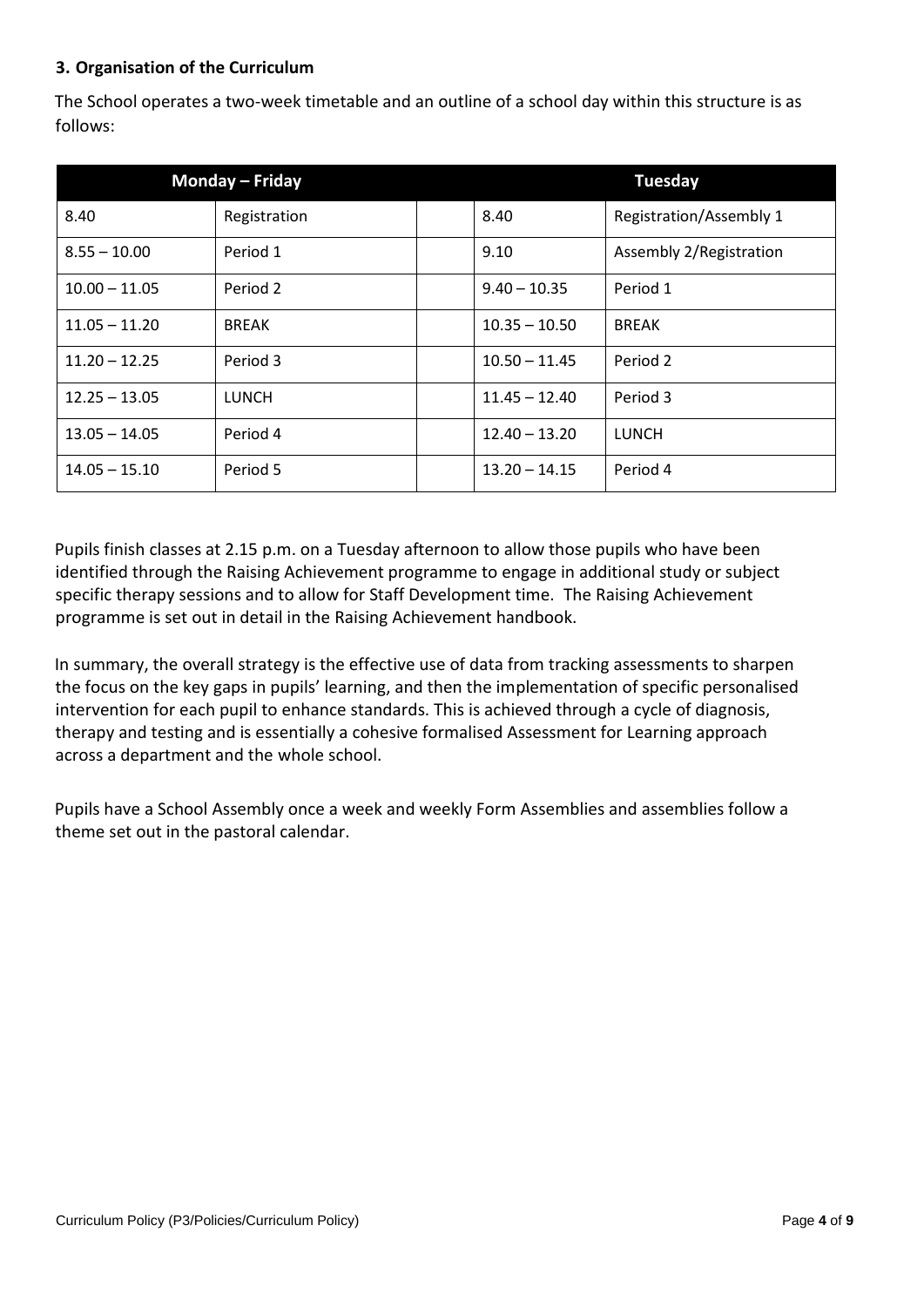#### **4. Curriculum Content**

Throughout the School, Religious Studies will be on a non-denominational basis.

#### **CURRICULUM FOR FORMS 1 – 3**

| <b>FORM 1</b>         | FORM <sub>2</sub>     | <b>FORM 3</b>                                                                                                       |
|-----------------------|-----------------------|---------------------------------------------------------------------------------------------------------------------|
| English               | English               | English                                                                                                             |
| <b>Mathematics</b>    | <b>Mathematics</b>    | <b>Mathematics</b>                                                                                                  |
| French                | French                | French                                                                                                              |
| Latin                 | Latin                 |                                                                                                                     |
| History               | History               | History                                                                                                             |
| Geography             | Geography             | Geography                                                                                                           |
| <b>Biology</b>        | Biology               | <b>Biology</b>                                                                                                      |
| Chemistry             | Chemistry             | Chemistry                                                                                                           |
| Physics               | Physics               | Physics                                                                                                             |
| Design & Technology   | Design & Technology   | Design & Technology                                                                                                 |
| Art & Design          | Art & Design          | Art & Design                                                                                                        |
| <b>Music</b>          | <b>Music</b>          | <b>Music</b>                                                                                                        |
| Religious Education   | Religious Education   | Religious Education                                                                                                 |
| ICT                   | <b>ICT</b>            | <b>ICT</b>                                                                                                          |
| <b>LLW</b>            | <b>LLW</b>            | <b>LLW</b>                                                                                                          |
| <b>Home Economics</b> | <b>Home Economics</b> |                                                                                                                     |
| <b>LORIC</b>          | Drama                 |                                                                                                                     |
| PE and Swimming       | PE and Swimming       | PE and Swimming                                                                                                     |
| Games                 | Games                 | Games                                                                                                               |
| Tutorial              | Tutorial              | Tutorial                                                                                                            |
|                       |                       | + optional<br>Spanish<br>German<br><b>Home Economics</b><br>Drama<br>Technology<br><b>Business Studies</b><br>Latin |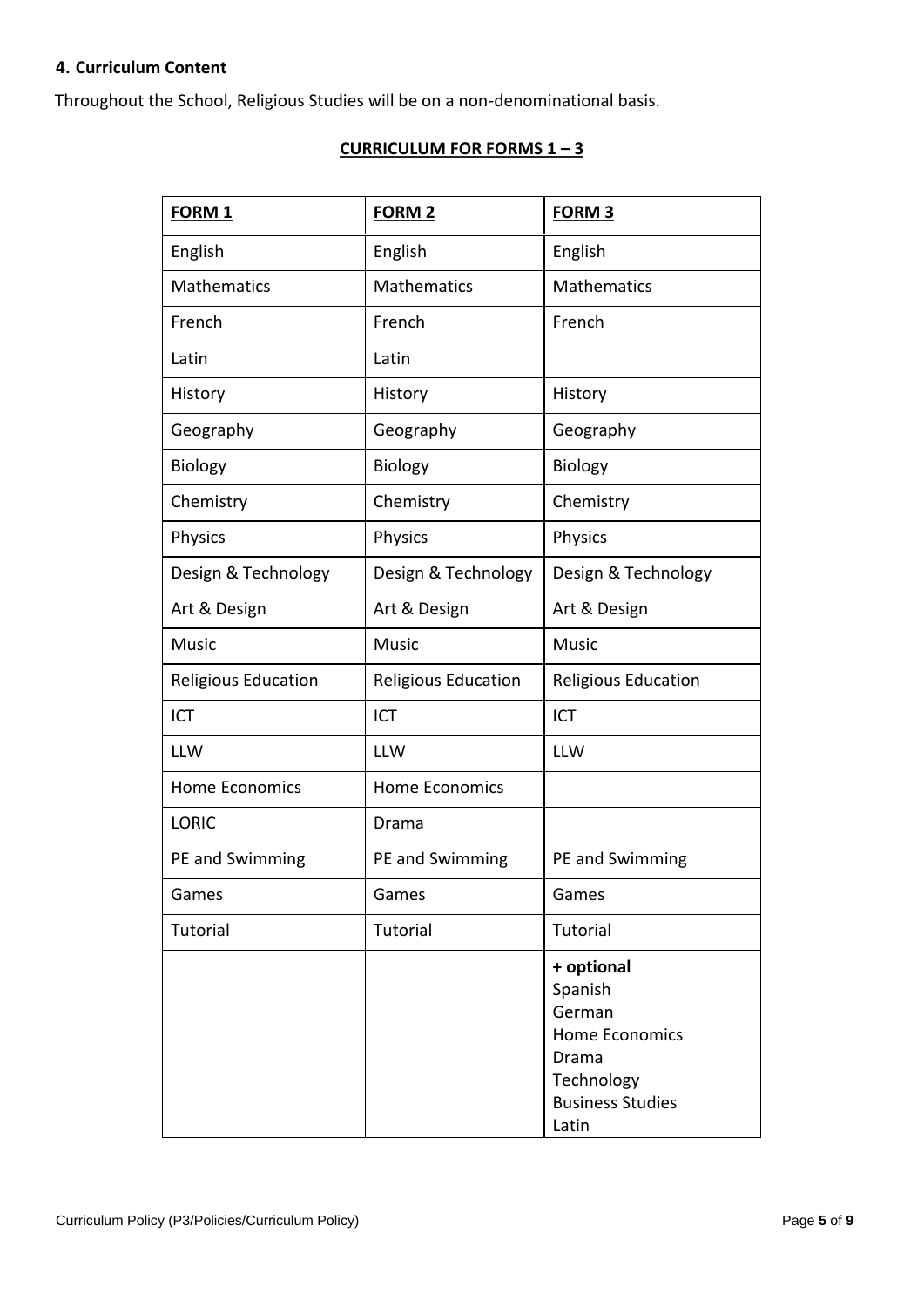#### **CURRICULUM FOR FORMS 4 AND 5**

The School offers 25 subjects at GCSE Level. Pupils take a minimum of 8 and a maximum of 10 GCSEs, depending on whether or not they take English Literature or Further Mathematics. All pupils take English, Mathematics, Religious Education, at least one modern or classical language and at least one Science subject at Triple Award standard. Pupils then choose 3 other subjects from the subject choice blocks. Learning for Life and Work is not taken as a GCSE.

#### **CORE SUBJECTS**

| <b>ENGLISH</b>                                                                      |  |
|-------------------------------------------------------------------------------------|--|
| <b>ENGLISH LITERATURE</b><br>(most pupils take this subject)                        |  |
| <b>MODERN OR CLASSICAL LANGUAGE</b>                                                 |  |
| <b>RELIGIOUS EDUCATION</b>                                                          |  |
| <b>MATHEMATICS</b>                                                                  |  |
| <b>FURTHER MATHEMATICS</b><br>(approximately one third of pupils take this subject) |  |
| <b>LLW</b>                                                                          |  |

Non-GCSE subjects taken by all pupils are PE and Games (Form 4) and Games (Form 5), and LLW, which includes the three strands: Personal Development, Citizenship and Employability. Pupils in **Form 5** have a dedicated Careers period, and a dedicated Study Skills period.

The table below gives the full list of the 25 subjects *currently* offered at GCSE.

#### **Subject Title (Awarding Body)**

Art and Design (CCEA) Further Mathematics (CCEA) Biology (CCEA) Geography (CCEA) Business Studies (CCEA) German (CCEA) Chemistry (CCEA) History (CCEA) Computer Science (AQA) Latin (OCR) Design and Technology (CCEA) Mathematics (CCEA) Digital Technology (CCEA) Music (CCEA) Drama (AQA) Physical Education (CCEA) Economics (CCEA) Physics (CCEA) English (CCEA) Religious Education (AQA) English Literature (AQA) Single Award Science (CCEA) Food and Nutrition (CCEA) French (CCEA)

Spanish (CCEA)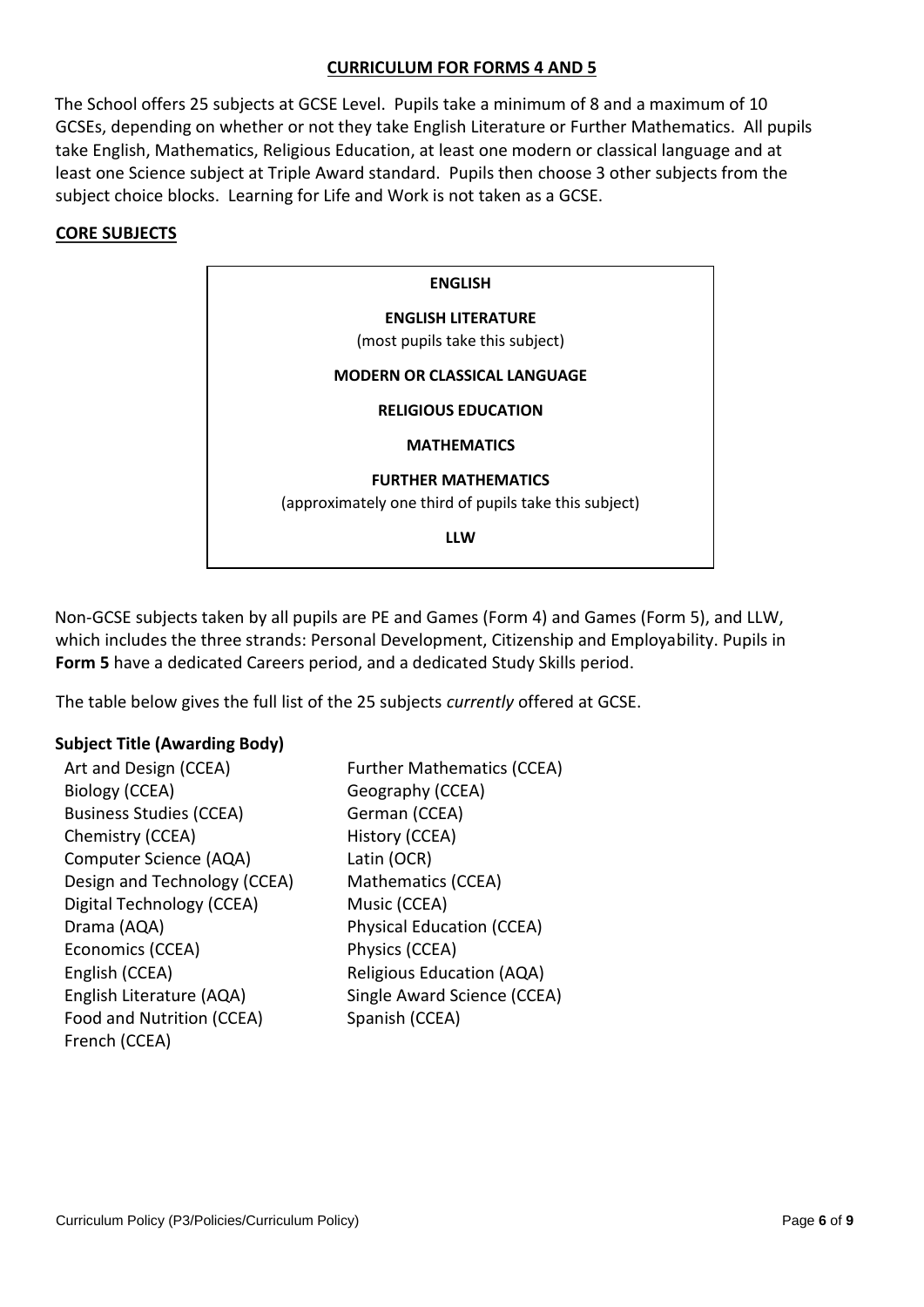The following conditions apply to the selection of GCSE options:

- Decisions regarding subjects and option choices will be made on an individual basis following the GCSE Subject Choice information evening usually held in December of Form 3. Pupils are encouraged to speak to a member of the Careers Department and subject teachers in advance of making the final choice;
- Pupil performance alongside professional judgement will be taken into account at KS3 therefore pupil performance is essential throughout the Key Stage;
- The School cannot guarantee that the timetable will accommodate every combination of choices hence pupils and parents are asked to select reserve options and every effort will be made to timetable a reserve option, where possible. If we are unable to accommodate an original subject choice, the Vice-Principal (Curriculum) will endeavour to communicate with pupils and parents so that a decision can be made about which of the reserve options should be selected. In the event that a reserve option is not acceptable, then the process of subject selection and timetabling will have to begin again in the full knowledge that class sizes could now be at their maximum and access to subjects curtailed as a consequence. It is therefore advisable that all pupils enter sound reserve options at the beginning of the process.
- The Mathematics Department will advise pupils regarding the choice of Further Mathematics as a GCSE subject. Other than in exceptional circumstances, only those pupils who are in the top third of the year group, will have the option to study Further Mathematics;
- Class sizes in Physical Education, Technology, Biology, Chemistry, Physics, Music, Art and Home Economics are capped, as prescribed in the DENI Circular 2013/07;
- When pupils and parents request changes to choices after the options process has been completed, the School cannot guarantee that these changes can be made, particularly when the requested changes would increase class sizes.

## **SIXTH FORM CURRICULUM**

General entry requirements to Sixth Form and an outline of the curricular offer available to individual pupils are provided in the Sixth Form options booklet issued on an annual basis. Subject specific requirements are also outlined in the Sixth Form options booklet and in the Admissions Policy for Sixth Form. Decisions regarding subjects and options choices will be made on an individual basis following the Sixth Form Options Information Evening normally held in December of Form 5. For all pupils, this is reviewed in August following the publication of the public examination results as pupils must meet subject specific criteria to gain entry to their chosen subject.

The School cannot guarantee that the timetable will accommodate every combination of choices. In the event that a subject is oversubscribed, the School reserves the right to enhance subject specific criteria.

The viability of a course, based on staffing and pupil numbers, will also be considered when deciding whether or not to offer it in a particular year.

All pupils in Lower Sixth study 3 or 4 subjects to AS level and most continue with 3 subjects in Middle Sixth to the full A Level qualification. A number of pupils continue with 4 subjects to A2 Level. About 15 pupils complete their GCE Mathematics in one year, and a small number of these pupils may complete 5 A Levels by the end of the Sixth Form.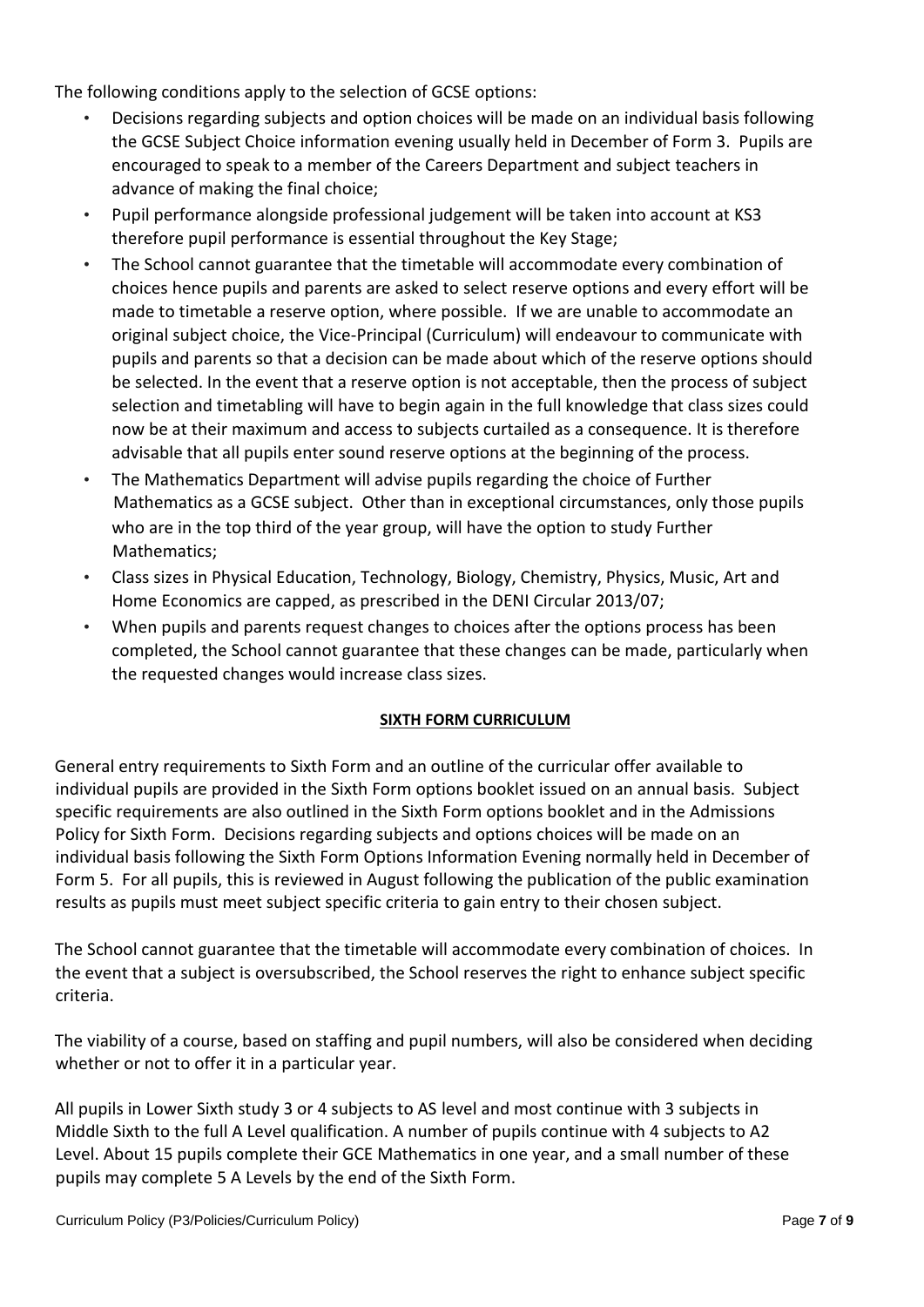In their Lower Sixth Year, pupils have the option of some enrichment courses including choir, and work experience in local primary schools. In addition, all pupils have a tutorial period once each week which includes elements of Religious Education and UCAS preparation. Games are optional for pupils in the Sixth Form. Pupils who do not participate in Games have a Study period instead which may include an element of enrichment.

The table below gives the full list of the 30 subjects *currently offered* at AS and A2.

| <b>Subject Title (Awarding Body)</b>  | <b>Subject Title (Awarding Body)</b> |
|---------------------------------------|--------------------------------------|
| Art and Design (CCEA)                 | Health and Social Care (CCEA)        |
| Biology (CCEA)                        | History (CCEA)                       |
| <b>Business Studies (CCEA)</b>        | Latin (OCR)                          |
| Chemistry (CCEA)                      | Life and Health Sciences (CCEA)      |
| Computer Science (Pearson)            | Mathematics (CCEA)                   |
| Digital Technology (CCEA)             | Moving Image Arts*(CCEA)             |
| Drama and Theatre Studies (AQA)       | Music (CCEA)                         |
| Economics (WJEC)                      | Nutrition and Food Science (CCEA)    |
| English (AQA)                         | <b>Physical Education (Pearson)</b>  |
| English Literature (CCEA)             | Physics (CCEA)                       |
| French (CCEA)                         | Religious Studies (CCEA)             |
| <b>Further Mathematics (CCEA)</b>     | Sociology (WJEC)                     |
| Geography (CCEA)                      | Software Systems Development (CCEA)  |
| German (CCEA)                         | Spanish (CCEA)                       |
| <b>Government and Politics (CCEA)</b> | Technology and Design (CCEA)         |

\*Offered at St. Malachy's College as part of the North Belfast Area Learning Community

#### **5. Careers Education/Guidance**

The CEIAG programme within the School will reflect the ethos of Preparing for Success (DE Guidance).

A discrete programme of LLW and Careers Education will be delivered under the guidance of the Head of Careers and the Teacher in charge of LLW. This will be supplemented by careers information provided by individual subject departments.

Individual advice and guidance interviews will be available at key decision making points in Forms 2, 3 and 5. This advice and guidance will be supplemented by DEL interviews. Middle Sixth pupils will be allocated a UCAS mentor and will have individualised advice and guidance throughout the UCAS and CAO application process.

Work-related learning is provided through trips, visits, talks and a Lower Sixth Work Experience programme. The Careers Department also organises a series of mock interviews in conjunction with other schools in the NBALC.